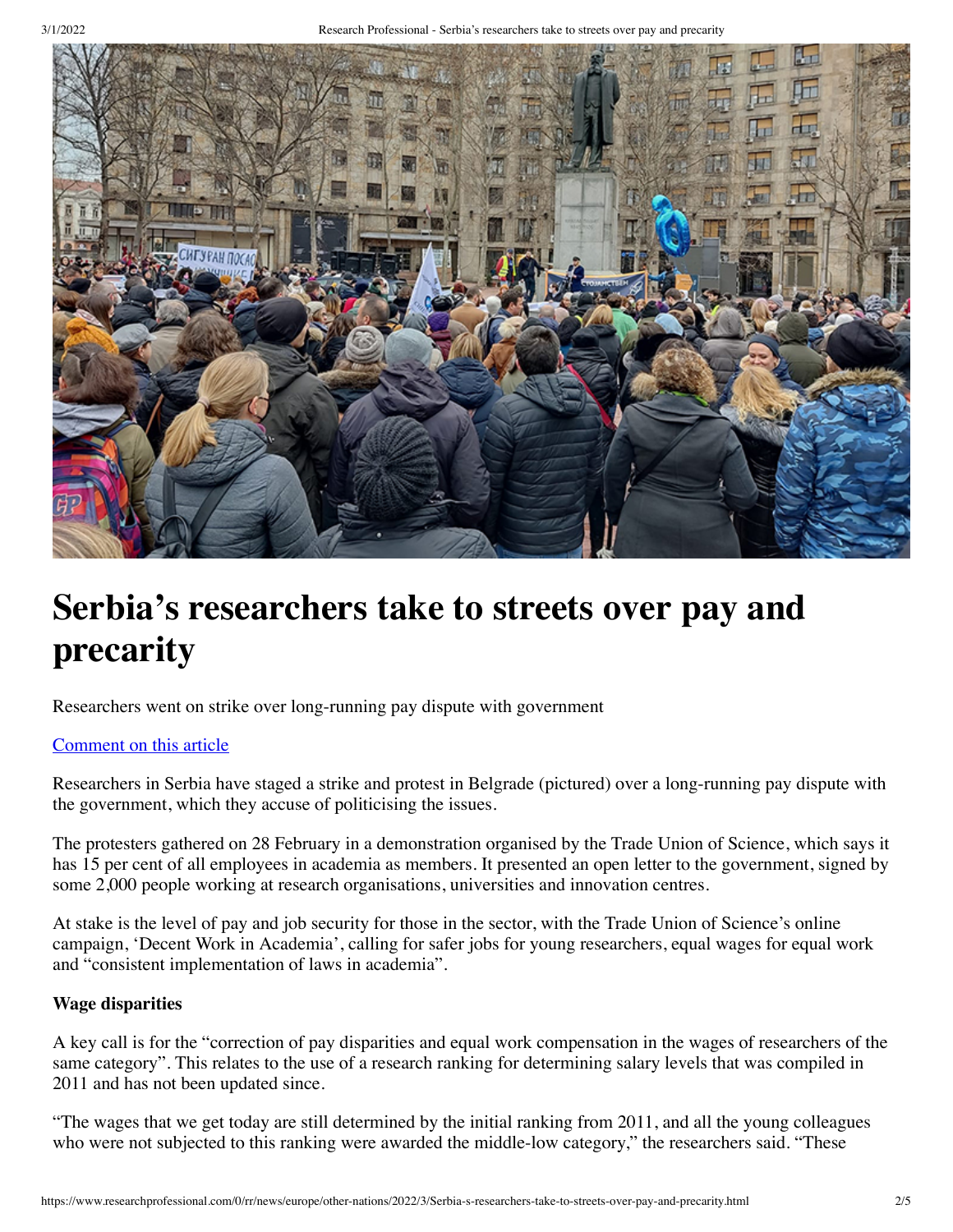discrepancies can amount to up to 70 per cent higher wages, or an average mortgage loan, with no meaningful reason."

Maja Kosanović, a senior research associate at Institute for the Application of Nuclear Energy at the University of Belgrade, said that the lack of a promised re-evaluation had cost some scientists  $\epsilon$  20,000-50,000 over the past decade, equivalent to half the price of a three-bedroom apartment in Belgrade.

The government did not respond to requests for comment from Research Professional News.

# **Job security**

Another big issue is what the union described as "a deterioration of security" of jobs in academia.

"Researchers who work in faculties have no security, with one-year contracts as a standard, and no guaranteed long-term financing of the programmes," the union said. "Non-teaching institutes are also discouraged by the government to offer secure job contracts before PhD, which is often in collision with Serbian labour law."

"Some [researchers] have had a one-year, or even 3-month contracts for 11 years already," Kosanović said. And as people in these positions are not recognised as employees, she added, they miss out on various benefits, such as free transport and hot meals.

To fix the issue, she estimates the government would need around  $\epsilon$ 25 million a year, which she says is "not big money for the state".

Despite long-running dialogue over the issues, the union said it had "lost trust in the government".

"We consider education and science to be crucial for our country, but we cannot urge young generations to educate, to choose to be professional researchers, and to build their lives and raise their families in Serbia, while our work is undignified and insecure," it said.

## **New financing**

Researchers got one piece of good news ahead of the protest, with the government announcing on 25 February a new programme on institutional financing for research institutes, which should guarantee long-term and regular finances for science.

The union credited its "intensive negotiations" with the government over the past week for a clause in the programme for research organisations to guarantee new five-year work contracts for all young researchers, who have been on one-year contracts.

But some researchers said that the government had largely been silent on their demands until recently, ahead of elections next month, which they interpreted as a politicisation of the issues.

Some researchers linked perceived government inaction to recent bankruptcies or privatisations of research institutes, such as Jaroslav Černi Water Institute and Kirilo Savić natural sciences and engineering research institute, fearing more could follow without wider financial support to R&D.

The financing agreement followed a meeting of union and government representatives. While welcoming the document, Đurđica Jovović, president of the union, told the protesters that this "is not the end, it is only the start" as there are no guarantees that the programme will be implemented without further pressure and legislation.

She told an estimated 1,000 protesters that scientists had no new demands, and just wanted the existing laws and agreements to be obeyed in order to fix the "11-year-long injustice".

She said scientists are called in when the government needs help, be it on responses to floods or Covid-19, but that the government otherwise pays little attention to their needs.